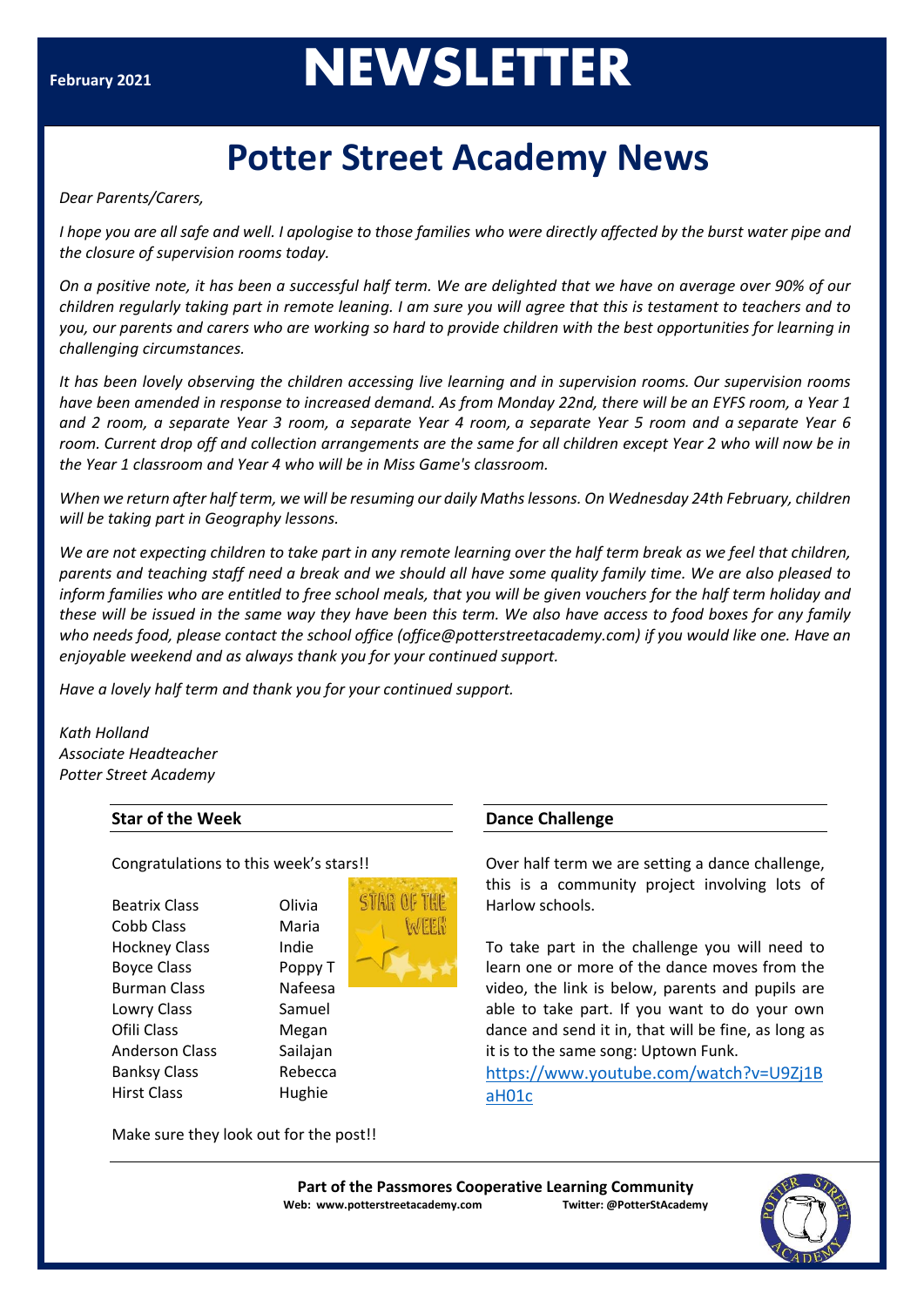When you have videoed yourself dancing, please send your clips to

### [it@purfordgreen.essex.sch.uk](about:blank)

Please keep the video in landscape (horizontal) as it will take up the entire screen when editing. Try to keep the video to less than a minute otherwise it may not upload properly.

The videos will be combined with other Harlow schools to show a combination of cooperation, community and physical activity. This will then be shared online with the participating schools and their communities.

By sending in your videos, you agree for them to be used for the final version of the video that will be published online.

If you would like to take part, have a go at the videos on the link or create your own. When complete, please email them all [it@purfordgreen.essex.sch.uk](about:blank)

We look forward to seeing as many of you as possible sharing your moves!

*Thank you Mr Hammond and Mrs Taylor*

#### **Supervision Room**

If you require a space in the supervision room, please let the school know by the Thursday before the week that it is needed. If you do require a space, please email [office@potterstreetacademy.com.](about:blank) Thank you for your help.

If your child is due to attend the supervision room and will be absent, could you still call the office / absence line to advise the school of the reason.

### **CBBC is on You Tube**

There has been an exciting revamp to the [CBBC](about:blank)  [YouTube Channel.](about:blank)

This is something you may be interested in for entertainment at half term and outside of homeschooling hours.

The videos that have been uploaded are suitable for 5-11 year olds. There is all the top CBBC brands on here, with a wide range of genres from factual shows, news, dramas, comedy to entertainment. Programmes like Horrible Histories, Blue Peter, Newsround, The Next Step, Saturday Mash-Up, Operation Ouch, the Playlist, the Dumping Ground, Heirs of the Night and Jamie Johnson. Also being welcomed back is Dani Harmer in the brilliant new programme My Mum Tracy Beaker.

If you are interested in this, please subscribe to [www.youtube.com/cbbc](about:blank) - (it's obviously completely free to subscribe!).



## **Emotional Health and Wellbeing**

This week we have launched on our website an entire section devoted entirely to Wellbeing. We also have a new email address where you can contact a member of our wellbeing team if you'd like any advice, support or just a chat. We can be contacted at

[wellbeingteam@potterstreetacademy.com](mailto:wellbeingteam@potterstreetacademy.com)

Next week is half term, you could use this time to

follow some of the five ways to wellbeing; Connect, Take Notice, Be Active, Keep Learning and Give. If you would like some more information



Part of the Passmores Cooperative Learning Community<br>eb: www.potterstreetacademy.com **Twitter:** @PotterStAcademy **Web: www.potterstreetacademy.com**